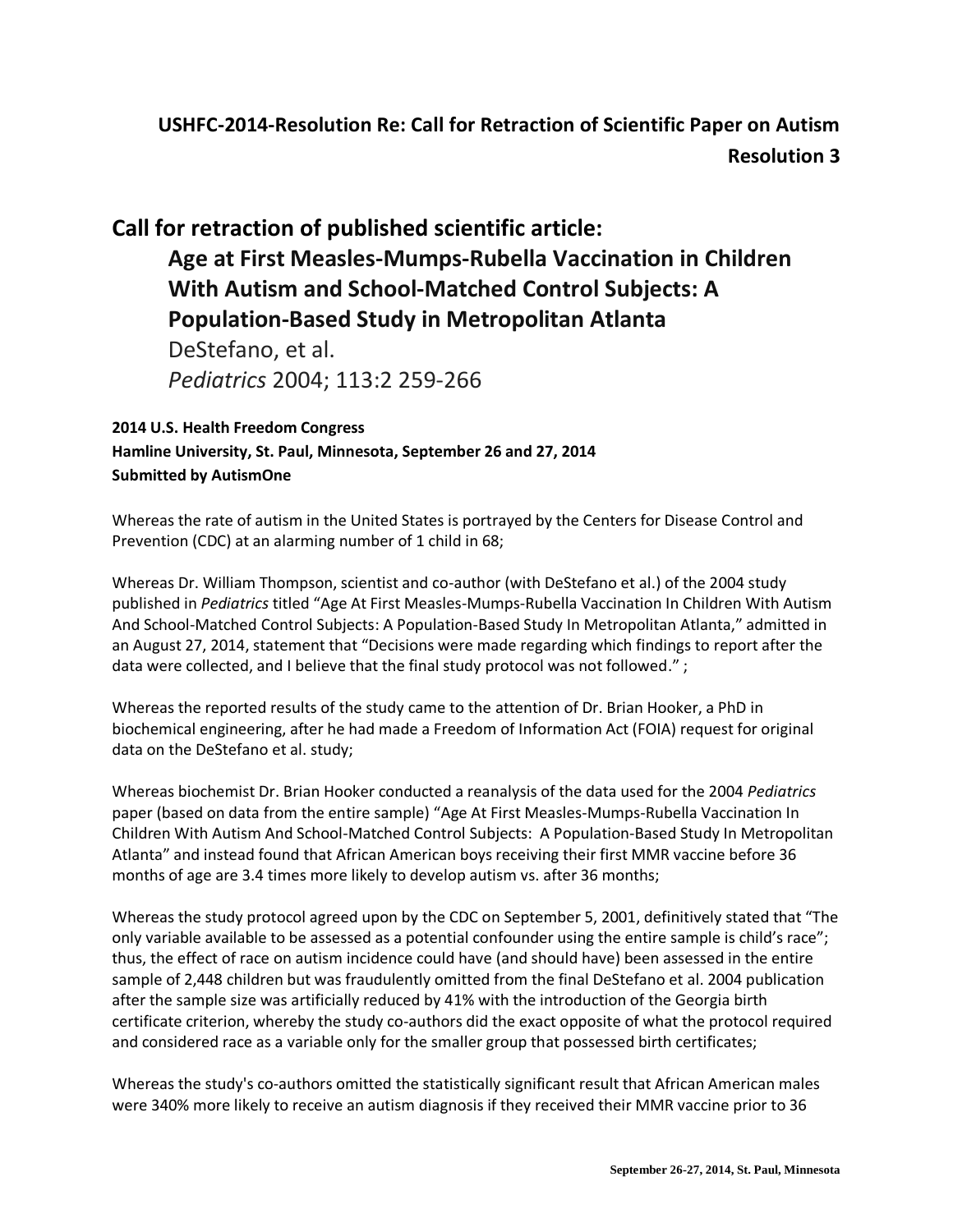months vs. after 36 months; thus, their conclusion that the vaccination did not increase autism in this population was in fact false;

Whereas Dr. William Thompson also stated in his August 27, 2014, statement that "I [Dr. Thompson] regret that my coauthors and I omitted statistically significant information in our 2004 article published in the journal *Pediatrics*. The omitted data suggested that African American males who received the MMR vaccine before age 36 months were at increased risk for autism. . . . My concern has been the decision to omit relevant finding in a particular study for a particular sub group for a particular vaccine. There have always been recognized risks for vaccination and I believe it is the responsibility of the CDC to properly convey the risks associated with receipt of those vaccines.";

Whereas an internal CDC memo has established that Dr. Thompson's role in carrying out statistical analysis for the DeStefano et al. study was "pivotal," and whereas it further described him as having "excellent statistical skills…exceptional epidemiological skills…" and "[an] outstanding reputation within his highly specialized field," confirming his leadership of multiple large CDC studies;

Whereas Dr. Thompson's coauthor Dr. Frank DeStefano is a medical epidemiologist and researcher at the Centers for Disease Control and Prevention, where he is director of the Immunization Safety Office and is an author of a number of scientific studies concluding that vaccines do not cause autism;

Whereas the 2004 study of DeStefano, Thompson, et al. has been used as a major underpinning of assuring the American public of the safety of the vaccine program;

**Therefore, be it resolved that the following Voting Members of the US Health Freedom Congress do affirm and support the position** of AutismOne in calling for retraction of the published scientific article: Age at First Measles-Mumps-Rubella Vaccination in Children With Autism and School-Matched Control Subjects: A Population-Based Study in Metropolitan Atlanta, DeStefano, et al., *Pediatrics* 2004; 113:2 259-266.

## **Name of Organization**

AutismOne Bolen Report, The Carnicom Institute DAMS Inc. (Dental Amalgam Mercury Solutions) DividedLegacy.com ElectromagneticHealth.org Focus Autism Health Choice IAACN International and American Association of Clinical Nutritionists National Health Freedom Action (NHFA)